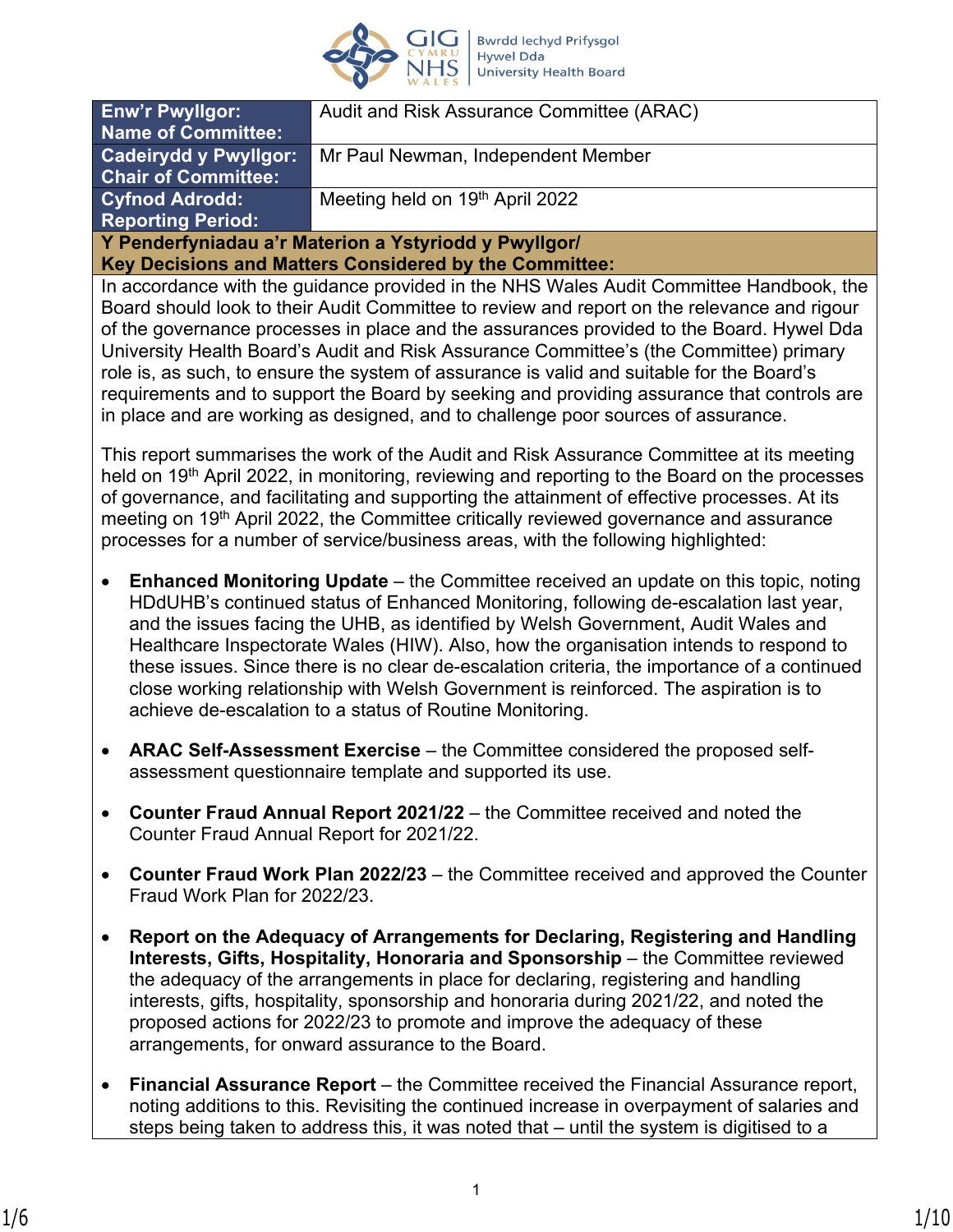greater extent – the situation is unlikely to improve significantly. The Committee approved the losses and debtors write offs detailed within the report.

- **Audit Wales Update Report** an update was provided by Audit Wales on finance and performance audit work. With regard to the planned review of Operational Governance Arrangements in Mental Health & Learning Disabilities, a project brief has been issued and a meeting with the Directorate is being scheduled. Planned patient discharge work will consider two distinct modules: patient flow and patient access to services. The patient discharge review will include Local Authorities and Regional Partnership Boards (RPBs).
- **Audit Wales Annual Plan 2022**  the Committee received and noted the Audit Wales Annual Plan 2022.
- **Radiology Directorate Internal Audit Update** an update on this topic was presented, which illustrated that it continues to present significant challenges. Prior to COVID-19 a potential solution to issues around out of hours provision had been identified; this being the introduction of a shift system, which did bring with it additional workforce resource requirements. A new Head of Service commenced in post in November 2021 and is undertaking a review of all aspects of the service. The service provision has actively deteriorated since the previous report to ARAC, although there has recently been a degree of improvement. An underlying fragility within the Radiology service remains, however, and the national recruitment position remains challenging. The COVID-19 pandemic has resulted in an increased demand for Radiology services, and the UHB will be undertaking a capacity and demand exercise. This will, in turn, help to inform workforce requirements and planning. However, the UHB's long-term approach should also focus on 'growing our own', via a programme of training and developing new staff, to potentially include Apprenticeships. It is difficult to identify a timeframe by which a solution can be put in place, due to the number of variables involved. Radiology has been added to the agenda for discussion by A Regional Collaboration for Health (ARCH), in order to consider the potential for a regional approach/solution.

The proposed regional approach was welcomed, with it suggested that a formal proposal be made to employ staff regionally across the two UHBs – creating rotas accordingly – as currently, both UHBs are competing for the same 'pool' of candidates. There were also queries around how Health Education and Improvement Wales (HEIW) propose to manage graduate allocation to Health Boards; consideration of redesigning certain roles; whether other innovative models are being utilised elsewhere; and how the UHB is linking these challenges to its Digital Strategy and considering whether digital platforms provide any potential solutions. The Committee was assured that the UHB will be as proactive as possible in regard to all of these issue. The Committee agreed that this topic is probably more appropriately scrutinised/monitored by one of the other Board level Committees. It was agreed that this matter would be highlighted to the Board, and guidance sought on where it is best placed.

• **Response to Internal Audit Records Management Review** – the Committee received a report outlining the significant amount of work undertaken in this area. Revenue allocated in November 2021 had allowed an acceleration in Records Management work, which had resulted in a 20-25% reduction in records held at the Llangennech store and created an opportunity to 'repatriate' records from third party storage. The second phase will further accelerate and absorb new records into the scanning process. It was noted that the records for the Public Inquiry had also been included in the scanning process,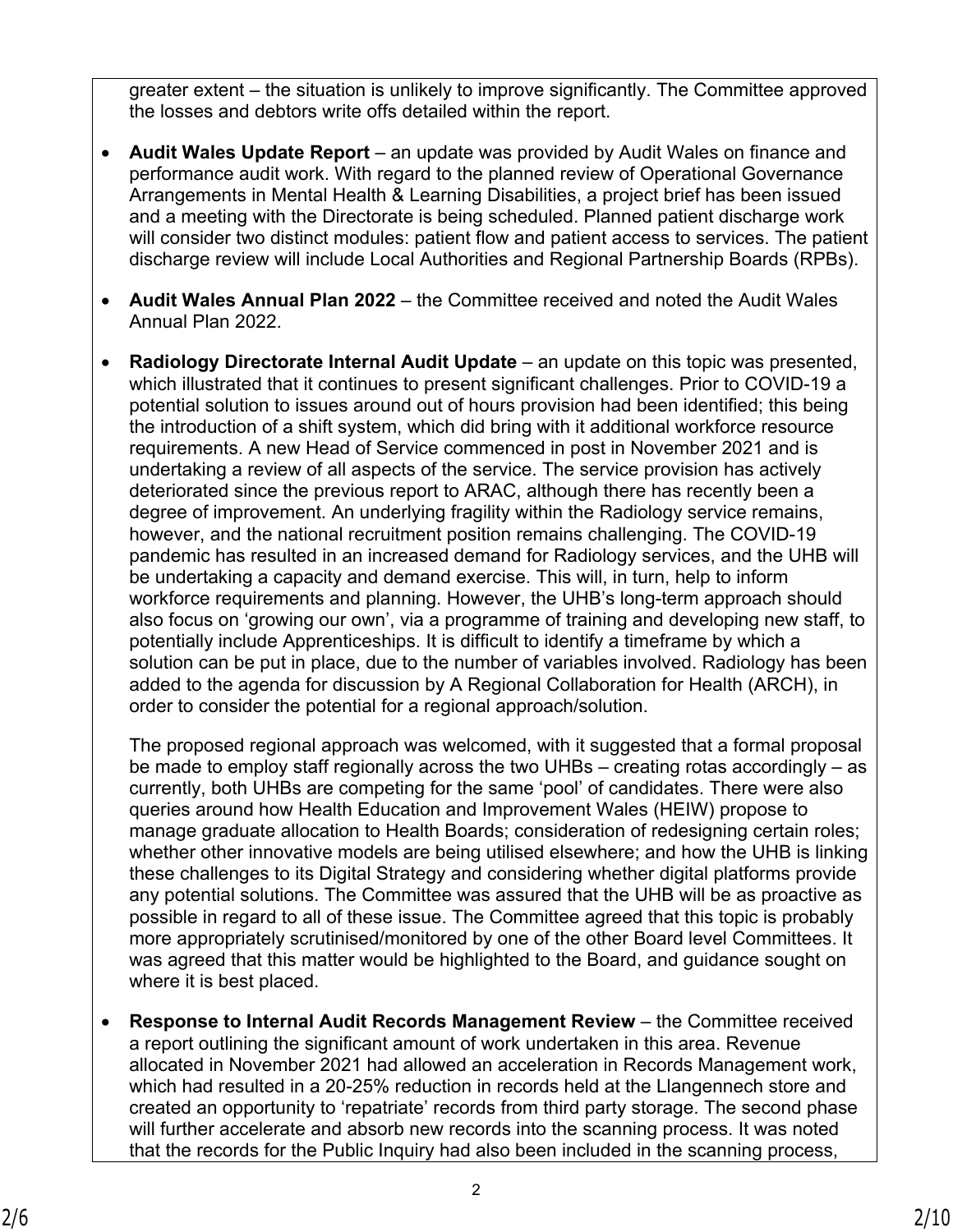which was welcomed. The team were commended for their efforts and achievements to date in addressing these challenging issues. It was agreed that this topic would be referred to the Sustainable Resources Committee (SRC) for ongoing scrutiny/monitoring.

- **Internal Audit Plan Progress Report** the Committee received an update on the Internal Audit Plan and noted progress towards completion of the Internal Audit programme of work.
- **Internal Audit Plan and Charter 2022/23** the Committee received and discussed this document and, subject to one amendment, approved the Internal Audit Plan and Charter for 2022/23.
- **Internal Audit** the Committee received the following Internal Audit reports:
	- o TriTech Institute Governance Review (Limited Assurance)
	- o Non-clinical Temporary Staffing (Limited Assurance)
	- o Primary Care Clusters (Reasonable Assurance)
	- o Workforce Planning (Substantial Assurance)
	- o Organisational Values & Staff Wellbeing (Substantial Assurance)
	- o Performance Monitoring & Reporting (Substantial Assurance)
	- o Network & Information Systems (NIS) Directive (Substantial Assurance)

The following IA reports were deferred to a future meeting:

o Nurse Staffing Act

It was agreed to highlight to the Board the positive findings of the Workforce Planning and Organisational Values & Staff Wellbeing Internal Audits.

• **TriTech Institute Governance Review (Limited Assurance)** – during discussion of this Internal Audit report, the Committee heard that the TriTech Institute had evolved from a collaborative initiative. The audit had evaluated the adequacy of the systems and controls in place within the governance arrangements, and an assurance rating of Limited Assurance had been awarded, based on the lack of a Board approved business case and a clear financial structure. The Deputy Director for Research & Innovation provided additional context and assurance regarding the establishment and operation of the Institute, its current work and processes, and positive impacts.

The Committee heard that the TriTech Institute represents an interesting development for the UHB, which has created a number of useful opportunities, particularly in relation to Value Based Health Care. A number of roles have been created in forming the Institute, which have impacted positively in terms of the foundational economy/social value. It was emphasised that ARAC's first consideration must be good governance; failure to do so exposes the organisation to risk. There is a need to be cognisant of the fact that the very nature of innovation brings with it a strong likelihood of failure; the organisation has a different risk appetite for research and innovation, which reflects this exact position. Whilst it was highlighted during further discussion that a business plan, together with an aligned financial plan, was in place, the audit had not been able to identify evidence of where this was formally discussed or agreed via the Committee structure. In hindsight, and given how the Institute has developed, it was acknowledged that the business plan should have been considered at Executive Team and referred on to the relevant Committee as appropriate; this has been recorded as learning. The issue of Intellectual Property was discussed, with assurance provided that, for every project delivered by the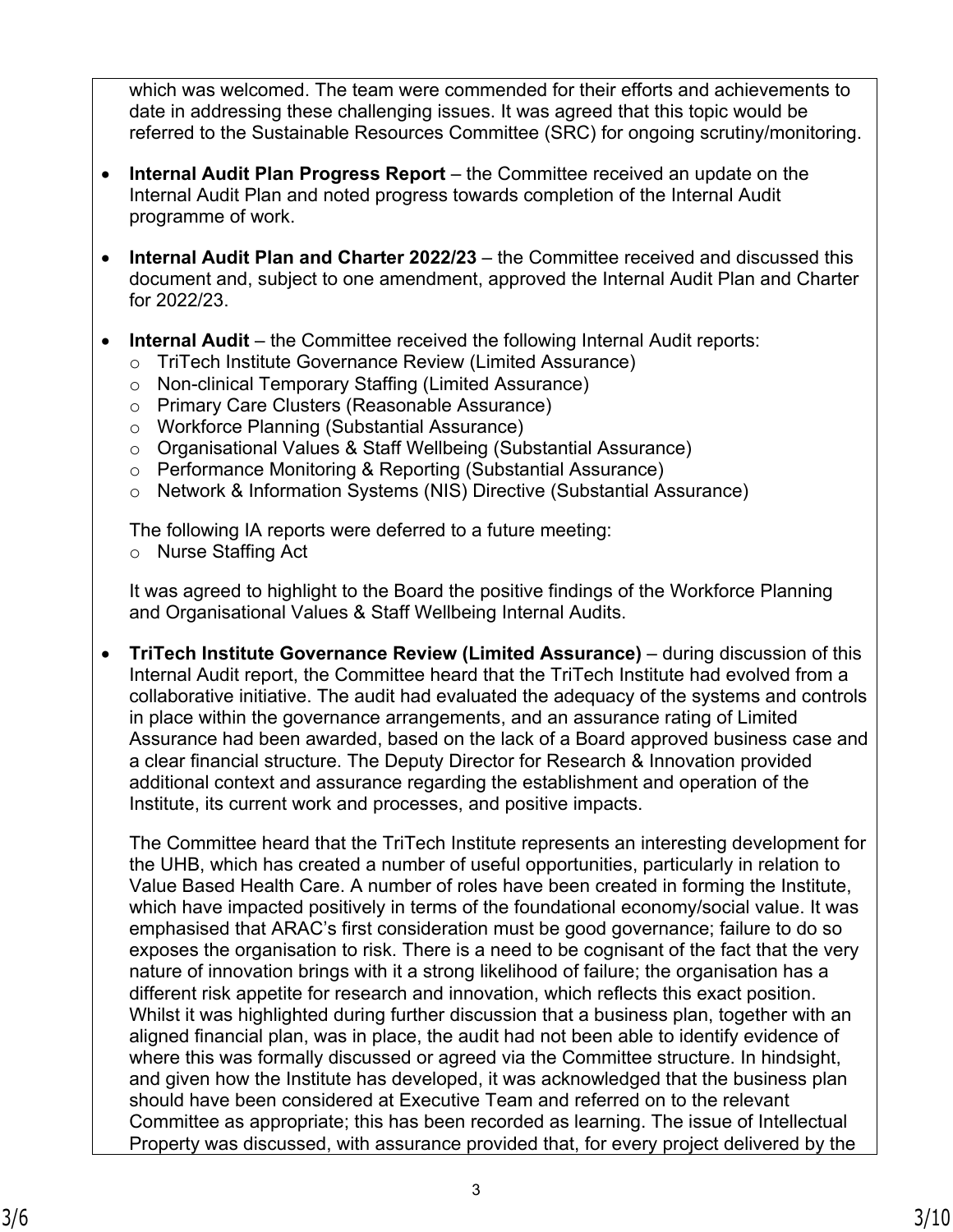TriTech Institute, there is a clear contract in place which includes Intellectual Property provision. The opinion of Legal & Risk is sought routinely, as part of the process. Contracts detail the ownership of projects and how any benefits will be shared. A separate piece of work is underway around the organisation's current Intellectual Property guidelines, which will put in place a formal policy. It was suggested that the successes of the TriTech Institute to date should be recognised and lauded, and be made more visible to the Board. The honesty and recognition of areas for improvement which has been demonstrated was welcomed. The Committee noted that there is provision in the 2022/23 Internal Audit Plan for a follow-up audit.

• **Non-clinical Temporary Staffing (Limited Assurance)** – during discussion of this Internal Audit report, the Committee heard that the audit had been undertaken to establish whether appropriate arrangements are in place for the appointment and monitoring of temporary staffing solutions. High priority matters relating to the procurement, identification and monitoring of non-clinical temporary staff had been identified, resulting in an overall rating of Limited Assurance. Until recently, the UHB had no non-clinical agency staff and therefore required no policy in relation to their appointment/management. This position has changed, however. The Committee was advised that an Action Plan has been developed, with a number of actions already completed.

Work being undertaken around protocols was described, which will ensure that future proposals to engage temporary staff are fully costed and that due process is followed. The appointment of individuals on fixed term contracts may adversely affect recruitment, and consideration is being given to whether permanent appointments could be made in certain circumstances, on the understanding that the appointee will be moved between projects as required. These new processes/policies will be presented to the People, Organisational Development & Culture Committee (PODCC) for approval. Workforce is linking with the Finance team to identify every instance of agency use and ensure the process is applied. Noting statements around pre-employment checks, the Committee heard that, in the case of agencies on framework agreements, checks are undertaken by the supplying agency. Concern was expressed regarding the reliance on another body to undertake these checks. Assurance was provided around governance oversight of nonclinical agency appointments/expenditure, with Members noting that, in addition to regular reports to the Executive Team, this information will form part of the standard report to PODCC going forward.

- **Audit Tracker** the UHB Central Tracker, which tracks progress against audits and inspections undertaken within the UHB, was presented. At the time of reporting, there were 98 reports currently open. 55 of these reports have recommendations that have exceeded their original completion date, which has increased from the 49 reports previously reported in February 2022. There is a slight decrease in recommendations where the original implementation date has passed, from 126 to 122. The number of recommendations that have gone beyond six months of their original completion date has increased to 45 from the 41 reported in February 2022.
- **Audit Committee Work Programme** the Committee received for information the ARAC work programme for 2022/23, recognising that this will be further populated following approval of the Internal Audit Plan for 2022/23.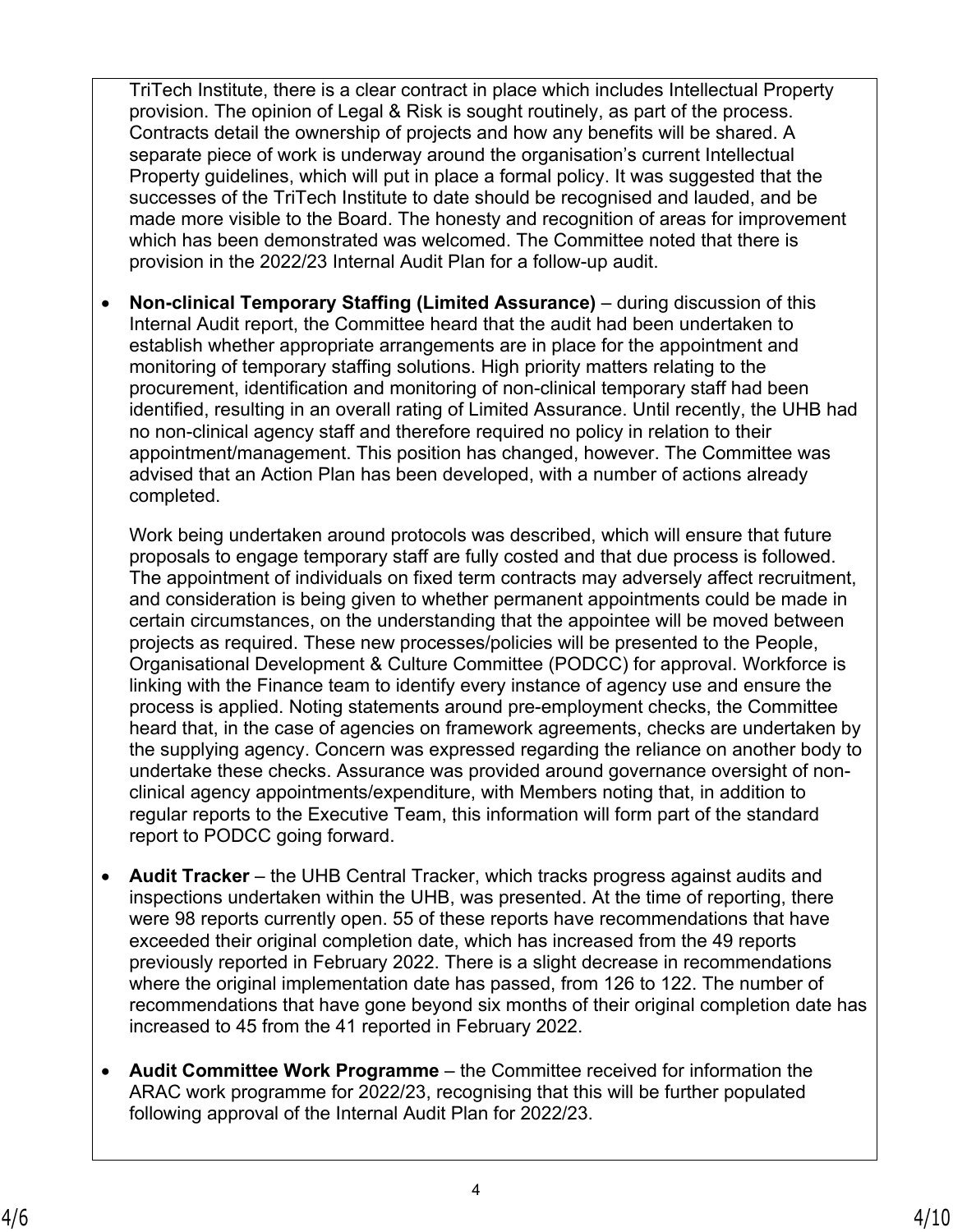**Materion y Mae Angen Ystyriaeth neu Gymeradwyaeth Lefel y Bwrdd ar eu Cyfer/ Matters Requiring Board Level Consideration or Approval:**

- **Declaring, Registering and Handling Interests, Gifts, Hospitality, Honoraria and Sponsorship** – to note that the Committee reviewed the adequacy of the arrangements currently in place and noted the proposed actions for 2022/23 to promote and improve the adequacy of these arrangements.
- Due to ongoing quality and safety concerns, a suggestion that the monitoring/scrutiny of **Radiology Directorate** updates is managed by the Quality, Safety & Experience Committee (QSEC).
- The referral of **Records Management** to the Sustainable Resources Committee for ongoing scrutiny/monitoring.

## **Risgiau Allweddol a Materion Pryder/Key Risks and Issues/Matters of Concern:**

- Potential system weaknesses, and concerns among staff regarding these, highlighted in the **Counter Fraud Annual Report**;
	- $\circ$  Steps are being taken to raise staff awareness of fraud, including various training;
	- $\circ$  Counter Fraud is providing input in terms of policies and procedures and is working with others within the UHB to identify areas of weakness;
	- o The Director of Finance has discussed with the Counter Fraud team the introduction of a more robust mechanism for reporting to ARAC the weaknesses which have been identified and how it is intended to address these.
- During discussion of the **Counter Fraud Work Plan**, concerns around the number of cases of 'false representation' being reported to In-Committee ARAC;
	- o The new Clue3 system will allow the Counter Fraud team to better document and classify types of fraud and identify areas of weakness/focus training on these areas;
	- $\circ$  The new reporting format will provide more detail around areas of system weakness, along with collaborative work being undertaken;
	- o Fraud risk assessments will provide an understanding of areas of concern and a sense of the potential benefits of proactive work.
- Continued concerns regarding the continued upward trend in **overpayment of salaries**; o Work to digitise the relevant systems is ongoing.
- During discussion of the **Non-clinical Temporary Staffing Internal Audit report**, concerns regarding the UHB's reliance on another body to undertake pre-employment checks, in the case of staff supplied by agencies on framework agreements.
- Findings of the **TriTech Institute Governance Review Internal Audit report**, which highlight the learning necessary from the process by which the Institute was created and has developed. Also, as the Institute evolves further, the need to consider and monitor how it is developing and operating in practice.
	- o A follow-up audit is scheduled for 2022/23.
- A recognition that, despite the positive findings of **Network & Information Systems (NIS) Directive Internal Audit report**, the risks and threats in this area are extensive and increasing. In addition, NHS Wales operates on a shared network, and cyber security is 'only as strong as the weakest link'.
	- $\circ$  A session for Board Members on the topic of cyber security will be offered;
	- $\circ$  The Finance Director has suggested to Audit Wales that consideration be given to an All Wales audit on this topic;
	- $\circ$  The topic of cyber security is on the agenda for forthcoming meetings of both the Digital Independent Members' Group and the All Wales Audit Chairs' Committee.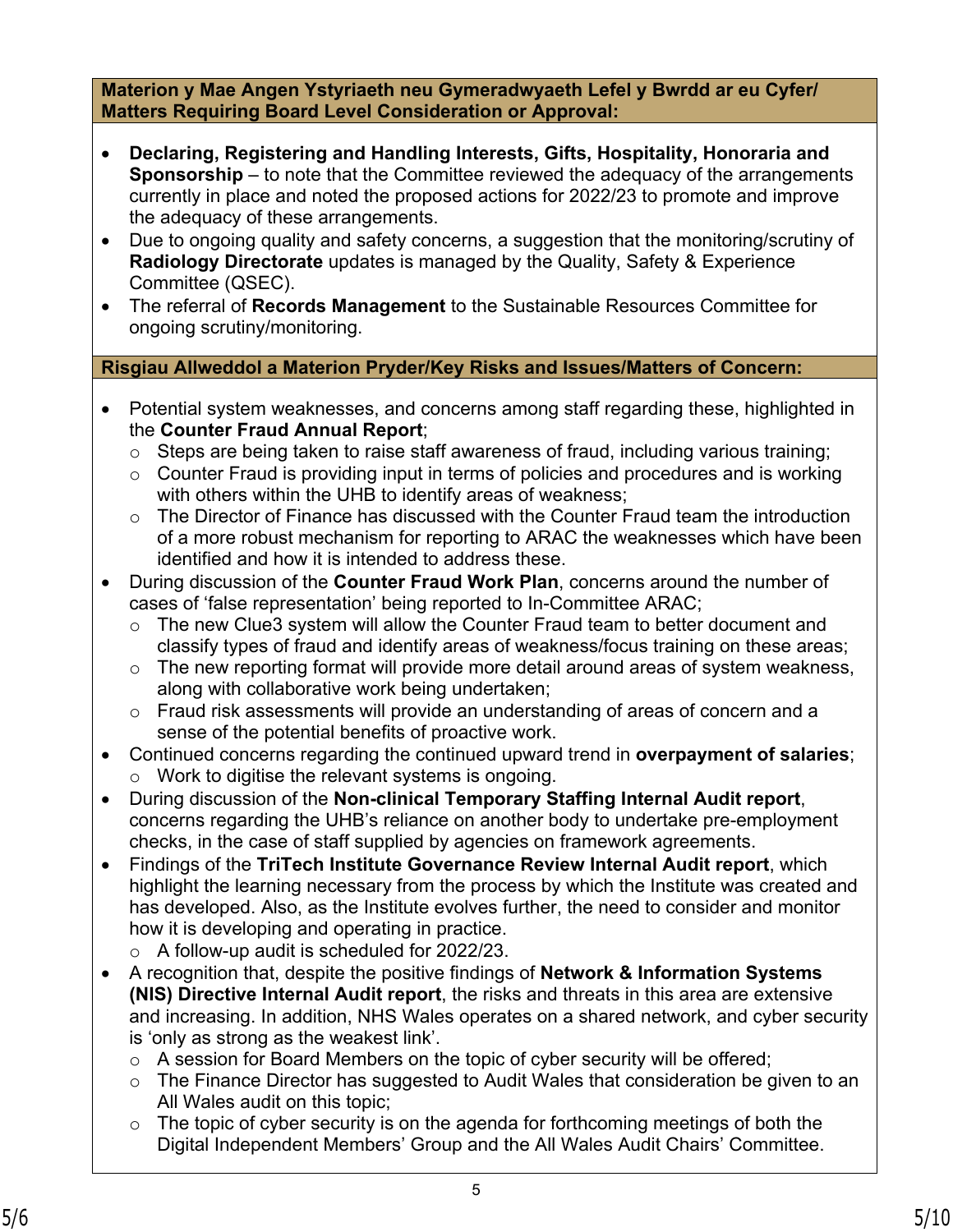| Busnes Cynlluniedig y Pwyllgor ar Gyfer y Cyfnod Adrodd Nesaf/                               |  |  |
|----------------------------------------------------------------------------------------------|--|--|
| <b>Planned Committee Business for the Next Reporting Period:</b>                             |  |  |
| Adrodd yn y Dyfodol/Future Reporting:                                                        |  |  |
| In addition to the items scheduled to be reviewed as part of the Committee's work            |  |  |
| programme, following up progress of the various actions identified above will be undertaken. |  |  |
| <b>Dyddiad y Cyfarfod Nesaf/Date of Next Meeting:</b>                                        |  |  |

5<sup>th</sup> May 2022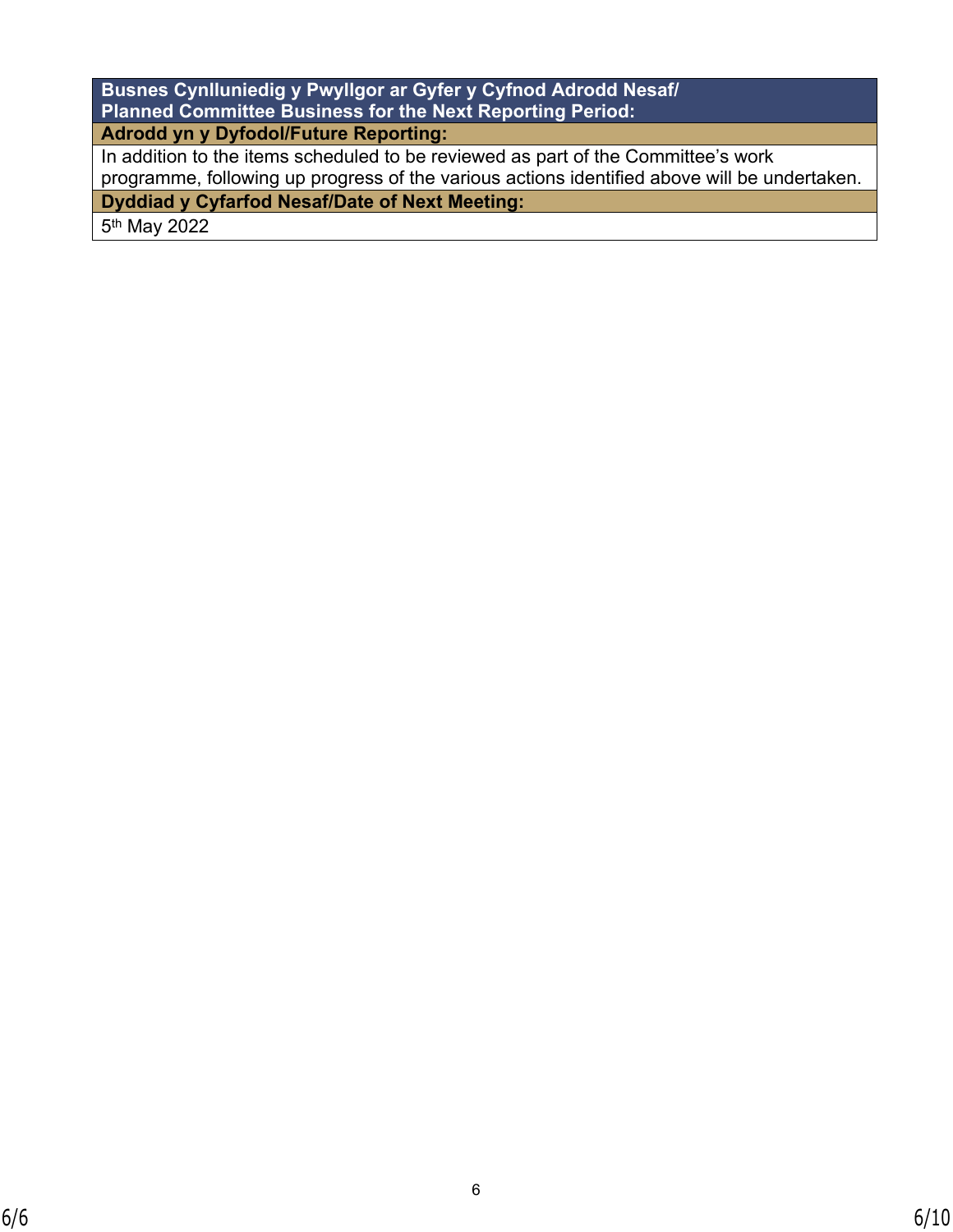

| <b>Enw'r Pwyllgor:</b>                                 | Audit and Risk Assurance Committee (ARAC) |  |
|--------------------------------------------------------|-------------------------------------------|--|
| <b>Name of Committee:</b>                              |                                           |  |
| <b>Cadeirydd y Pwyllgor:</b>                           | Mr Paul Newman, Independent Member        |  |
| <b>Chair of Committee:</b>                             |                                           |  |
| <b>Cyfnod Adrodd:</b>                                  | Meeting held on 5 <sup>th</sup> May 2022  |  |
| <b>Reporting Period:</b>                               |                                           |  |
| Y Penderfyniadau a'r Materion a Ystyriodd y Pwyllgor/  |                                           |  |
| Key Decisions and Matters Considered by the Committee: |                                           |  |

In accordance with the guidance provided in the NHS Wales Audit Committee Handbook, the Board should look to their Audit Committee to review and report on the relevance and rigour of the governance processes in place and the assurances provided to the Board. Hywel Dda University Health Board's Audit and Risk Assurance Committee's (the Committee) primary role is, as such, to ensure the system of assurance is valid and suitable for the Board's requirements and to support the Board by seeking and providing assurance that controls are in place and are working as designed, and to challenge poor sources of assurance.

This report summarises the work of the Audit and Risk Assurance Committee at its meeting held on 5<sup>th</sup> May 2022, in monitoring, reviewing and reporting to the Board on the processes of governance, and facilitating and supporting the attainment of effective processes. At its meeting on 5<sup>th</sup> May 2022, the Committee critically reviewed governance and assurance processes for a number of service/business areas, with the following highlighted:

- **Internal Audit Plan Progress Report** the Committee reviewed the IA Progress Report, noting developments since the previous meeting and progress towards completion of the Internal Audit programme of work.
- **Internal Audit** the Committee received the following Internal Audit reports:
	- o Infection Prevention & Control (Reasonable Assurance)
	- o Nurse Staffing Act (Reasonable Assurance)
	- o Prevention of Self Harm (Limited Assurance)
	- o Women & Children's Phase 2 (Reasonable Assurance)
	- o BlackLine Financial Reconciliation System (Non-opinion Review)

The following IA reports were deferred to a future meeting:

- o Risk Management & Board Assurance Framework
- **Prevention of Self Harm (Limited Assurance)** The audit had been prompted by concerns raised by Healthcare Inspectorate Wales (HIW) and requested by the Director of Nursing, Quality & Patient Experience and the Director of Mental Health & Learning Disabilities (MHLD). Three high priority Matters Arising were identified; as a result, an overall rating of Limited Assurance had been recorded.

Following the audit, a substantial piece of work has been undertaken to review procedural guidance. There had been discussion of whether this should be organisation-wide; however it is felt that the focus/priority, based on risk, should be MHLD. The findings of this review have been issued for comment to the MHLD team and are being shared on a national basis. The review has been linked to All Wales work by the Welsh Government Delivery Unit. It is felt that current audit tools utilised in this area present certain shortcomings, and that understanding individual patient risk is as important as assessing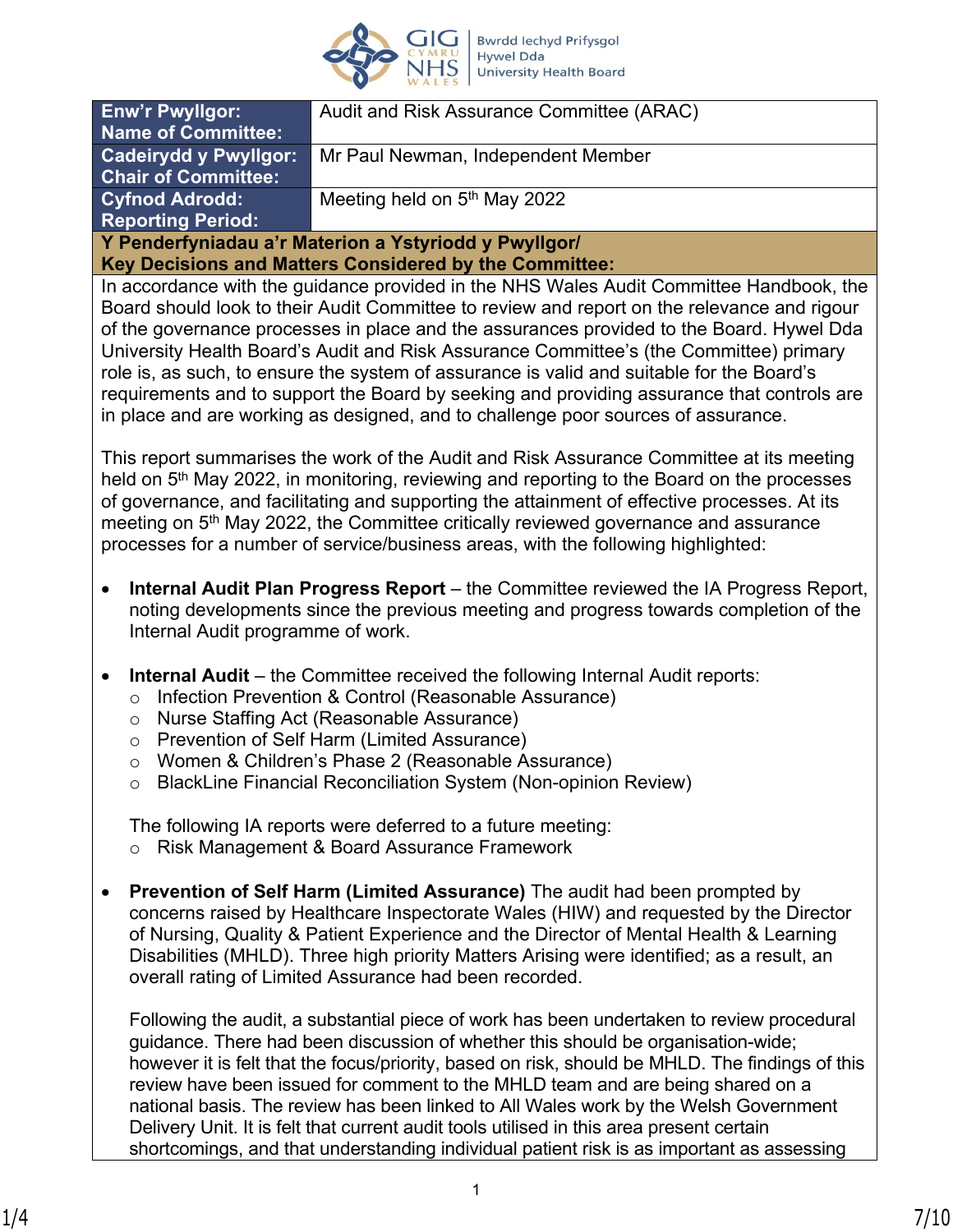environmental risks. Consideration is being given to alternative audit tools, such as the AMAT tool, which is currently being piloted within HDdUHB. An evaluation will be conducted before it is decided whether to implement this tool more widely. Prevention of self harm will also form part of the Health & Safety audit plan. The draft procedural guidance will be a topic for discussion at the MHLD Policy Control Group and is being raised at the national Health & Safety Group; it is hoped that the Welsh Government Delivery Unit may adopt it nationally. Training around prevention of self harm risks is to be included in induction training for managers (in both MHLD and other acute services) going forward. With regard to other findings from the audit, there has been a strong message communicated regarding the correct process for completion of environmental audit templates. It was queried whether other facilities within the UHB are being reviewed, bearing in mind that potential for self harm is not restricted to individuals in MHLD facilities, and assurance was requested around compliance within those facilities that the UHB commissions, for example, homes and special units. In response, the need to recognise that it is impossible to completely eradicate prevention of self harm risks was emphasised. The priority should be to normalise their management within services, via individual patient risk assessments. In terms of commissioned services, for example tertiary services provided by the Welsh Health Specialised Services Committee (WHSSC), there is an expectation that prevention of self harm risk assessments are undertaken routinely, as such facilities are subject to the same standards as the UHB. It was noted that there have not been any incidents of self harm in the UHB's inpatient facilities for a number of years.

• **Women & Children's Phase 2 (Reasonable Assurance)** – during detailed discussion of this Internal Audit report, the Committee was pleased to note positive progress since the previous audit in April 2021 which had returned an overall rating of Limited Assurance. Delays within the programme to date amount to 137.8 weeks, with only 1.8 weeks in the last 12 months attributable to the UHB. The report detailed the project overspend and risk provision, which represents a fair reflection of the uncertainties involved. There have been significant cost challenges as a result of COVID-19, which are now showing a reduction. In terms of prior audit recommendations, only one is not fully actioned, which is likely to remain open until completion of the project. With regards to contractor performance, the contractor is now operating at its own cost as a result of delays. There were a number of aspects in terms of managing delays which were not practicable to implement. However, the UHB has managed the impact on the project as best it can, and probably in excess of what could be expected. An assurance rating of Reasonable Assurance reflects these efforts.

Members welcomed the positive progress recorded within the report and its recognition of the Estates team's efforts 'over and above' what might be expected, together with the context within which they are operating. It was noted that the project is clearly causing significant ongoing costs to the organisation in terms of staff time and effort; at a time when there are other pressures, and other tasks which could be prioritised. The Committee noted that the audit had identified that a Parent Company Guarantee was not currently in place. Members were advised with regards to the implications of this, the fact that it is a contractual and eligibility requirement for the All Wales framework and that the contractor is taking steps towards rectifying this situation. Assurances were requested that work is progressing as quickly as possible, and that the revised completion date is expected to be achieved. It was confirmed that the anticipated completion date is June/July 2023. The Estates team were thanked for their continued efforts in managing this challenging project.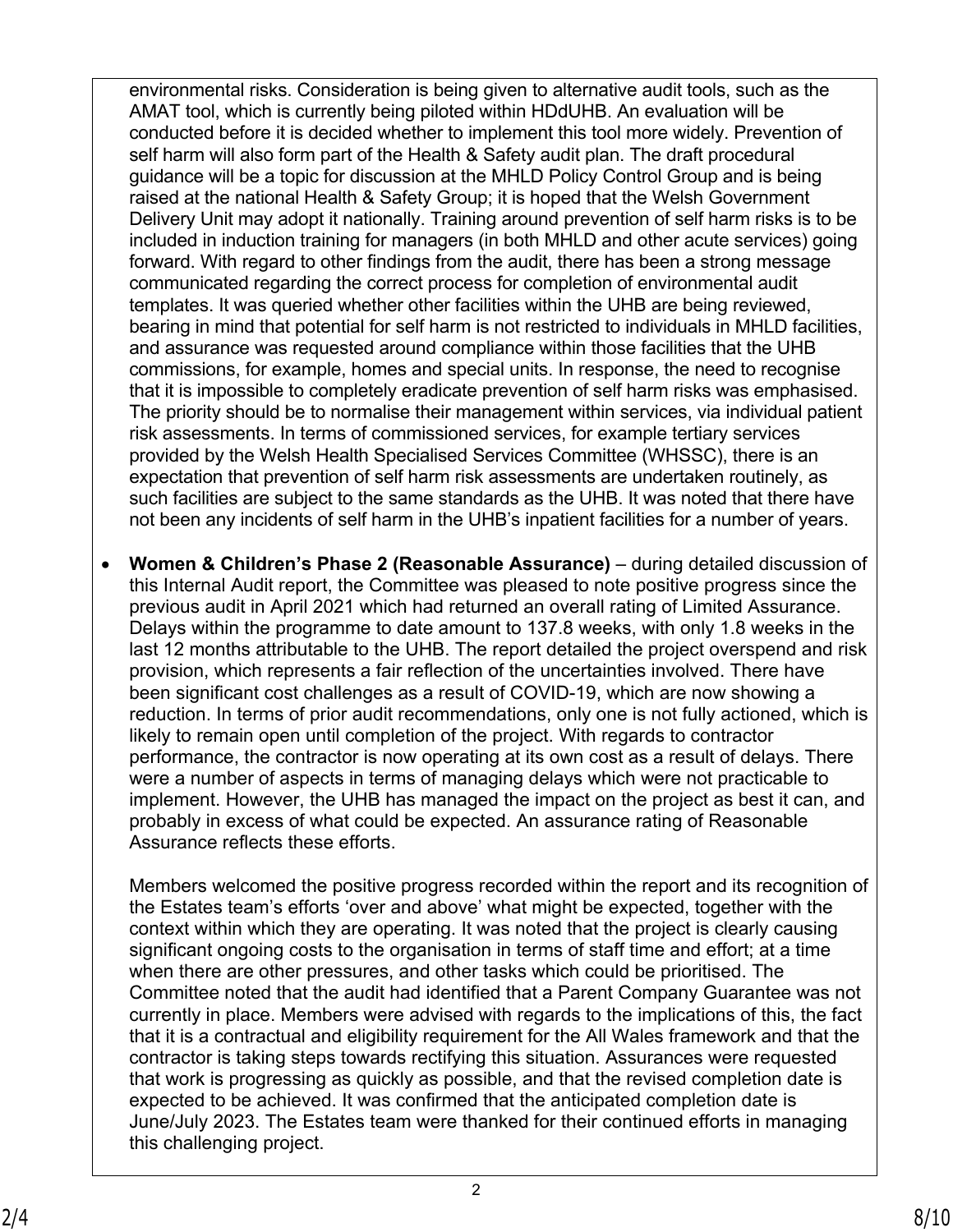- **NHS Non-Statutory Instruments Update (Ministerial Directions)** the Committee noted the Non-Statutory Instruments which have been issued, and endorsed the confirmation that the UHB is compliant with these, with the exception of No.59 (The Directions to Local Health Boards and NHS Trusts in Wales on the Delivery of Autism Services 2021) which is currently being implemented.
- **Welsh Health Circulars** (WHCs) the Committee discussed the report and was assured that there is a process in place within the UHB to monitor the implementation of WHCs.
- **Draft Audit and Risk Assurance Committee Annual Report 2021/22** the Committee agreed to feedback comments on the ARAC Annual Report 2021/22 and to approve content via Chair's action, prior to onward submission to the Board.
- **Draft Head of Internal Audit Opinion & Annual Report 2021/22**  the Committee received the Draft Head of Internal Audit Opinion & Annual Report 2021/22, and was informed that the UHB has achieved an overall Reasonable Assurance rating.
- **Assurance Report on Board Effectiveness** noting that Board self-assessment is an essential requirement of the annual Accountability Report, the Committee received the Assurance Report on Board Effectiveness 2021/22. With the evidence having been considered at Board Seminar, it had been agreed that the overall level of maturity should remain at Level 4. Whilst it was recognised that significant work is required to maintain this level, the long-term ambition is to progress to Level 5. The Committee took assurance from the process that has been undertaken this year to review the Board's effectiveness, recognising this had been discussed by the Board at the Board Seminar meeting held on 7<sup>th</sup> April 2022.
- **Audit Enquiries to those Charged with Governance and Management** the Committee reviewed the response prepared and ratified it for onward submission to Audit Wales.
- **Draft Accountability Report** the Committee discussed and supported the content of the Draft Accountability Report 2021/22, and agreed to provide any feedback relevant to its objective, in order to provide assurance to the Board that a robust governance process was enacted during the year.
- **Draft Performance Overview**  the Committee approved the Performance Report chapter of the 2021/22 Annual Report for onward ratification by Board, recognising that this had been shared with the Chairs of the Strategic Development & Operational Delivery Committee (SDODC) and Quality, Safety & Experience Committee (QSEC).
- **Draft Annual Accounts 2021/22** the Committee received the draft Annual Accounts 2021/22, which have been prepared in accordance with the Welsh Government timetable and guidelines. The draft accounts were reviewed in detail, with it noted that the final annual accounts will be presented to both ARAC and Public Board for ratification on 9<sup>th</sup> June 2022. During presentation of the accounts, the Committee noted the significant increase in clinical negligence claims and it was suggested that additional data/ intelligence from the Welsh Risk Pool around the potential future trajectory for this area is required. Members were advised that this topic is considered by the Sustainable Resources Committee (SRC) on a regular basis, providing a degree of assurance. The comparison between this year and last in relation to COVID-19 related costs was